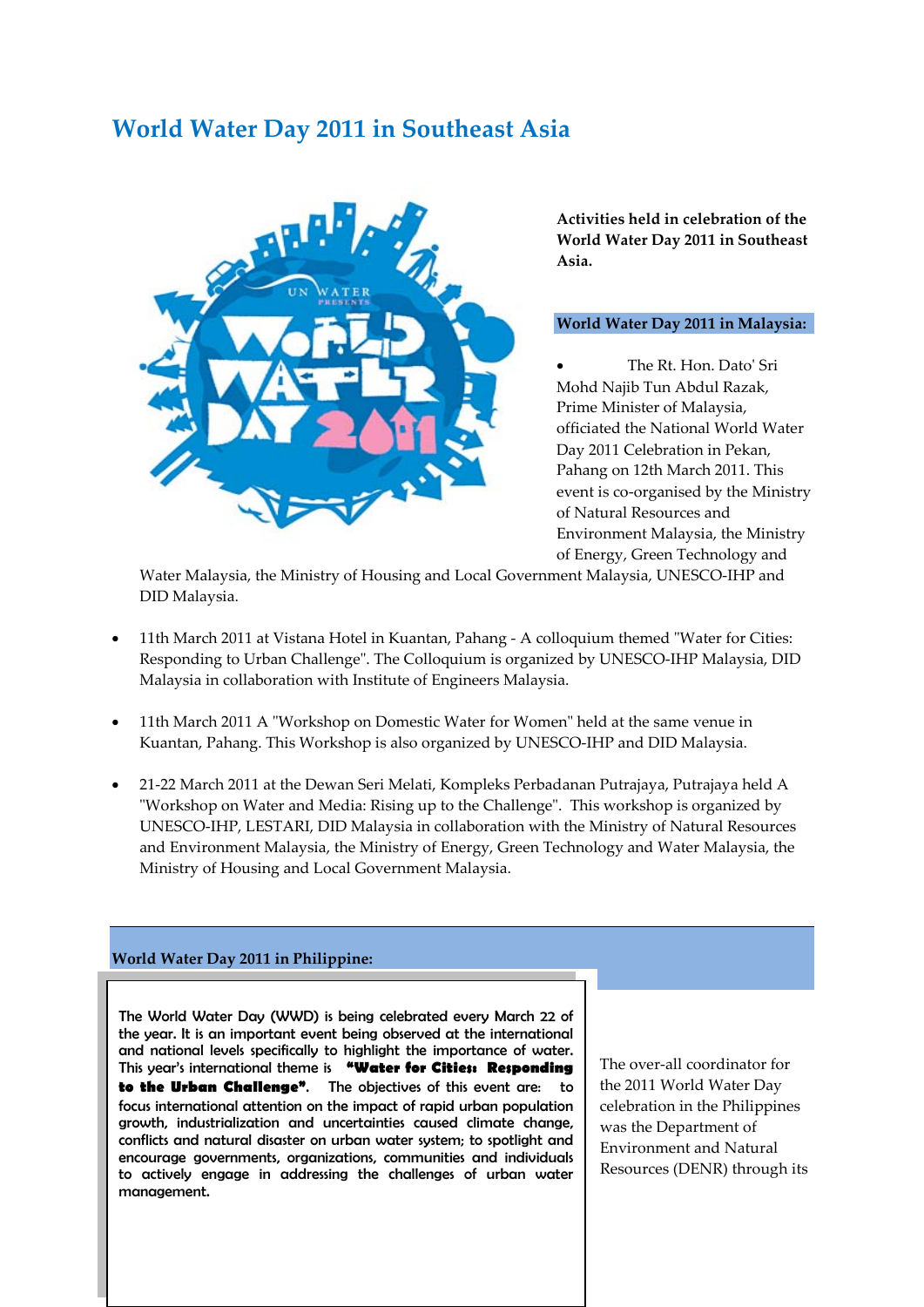River Basin Control Office (RBCO), along with partners from other national government agencies, non-government organizations and the private sectors.

The Philippine Water Partnership (PWP) actively participated as one of the Resource Persons during the National Executive-Legislative Dialogue on Water Supply and Sanitation on March 17, 2011. The major output in this Dialogue was the consolidated public statement of commitment and call for action to the Executive and Legislative Departments to improve access by the poor to safe and clean drinking water.

Another highlight of the week-long celebration is the **"Philippines Walk for Water"** which was organized by PWP with major support from Maynilad and other agencies/organizations on March 22, 2011 at the SM Mall of Asia (MoA) grounds. More than 2,000 participated in this activity which is the Philippine counterpart of the global event, *World Walks for Water* to raise awareness on the country's current water and sanitation issues. Some of the walkers carried containers filled with water to experience the plight of thousands of people – many of whom are children – who have to walk for several kilometers just to get water.

The **"Walk"** culminated with the presentation of the **"Declaration of Commitment and Call for Action"** to President Benigno S. Aquino III. During the main program, selected school children had the opportunity to read water stories with the President as a culmination of the "Ripples of Hope



Postcard Campaign". Other children from Regions 5 (Bicol) and 10 (Northern Mindanao) were able to participate in the reading via remote broadcast sessions. The postcard reading dramatized the presentation of water concerns by ordinary citizens to the government leaders.

PWP participated in the Walkthrough and Boat Ride at Estero de Paco and Estero de San Miguel (two polluted tributaries of the Pasig River situated in the City of Manila) on March 16, 2011. The event provided PWP members and others who joined this activity the opportunity to see the improvements in the Estero and showcased active community involvement in the management of esteros.

The objective of this activity was to strengthen linkages between public and private agencies concerned with the management of the

country's water resources and harmonize inter-agency programs for the rehabilitation of our polluted urban waterways particularly the Pasig River and its tributaries.

Other activities undertaken to bring more attention to the need for sustainable water management were:

- National River Forum in Sulo Hotel on March 14
- Pasig River Fluvial Parade on March 15
- Water Trail in Quezon City on March 21
- Symposium on Best Practices on Water at Microtel, SM MoA on March 22
- Water Quality Management Area Forum at Richmonde Hotel in Quezon City on March 24 Clean-up of Estero dela Reina / Tullahan in Gagalangin, Tondo on March 25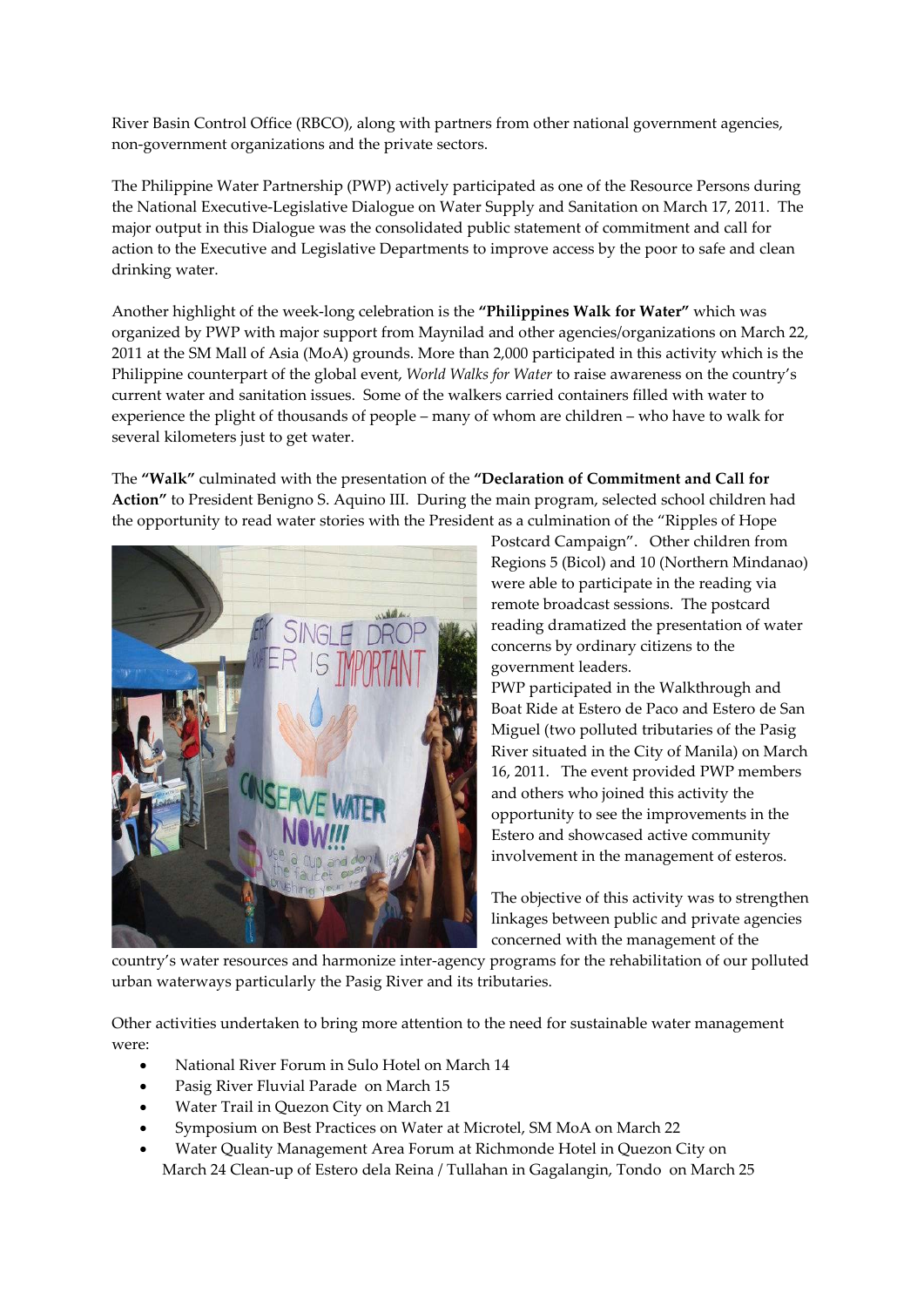

After the walk, the country's leaders and water stakeholders would meet at the SM MOA Music Hall where President Benigno Aquino III will listen to the stories of children telling him about how clean water has improved the quality of their lives. A Water Declaration from the National Executive-Legislative dialogue that transpired in Congress would also be given to the President.

A similar event will be staged in Bicol and Cagayan de Oro and their activities will be beamed live to the Manila event via Smart Communications, Inc.